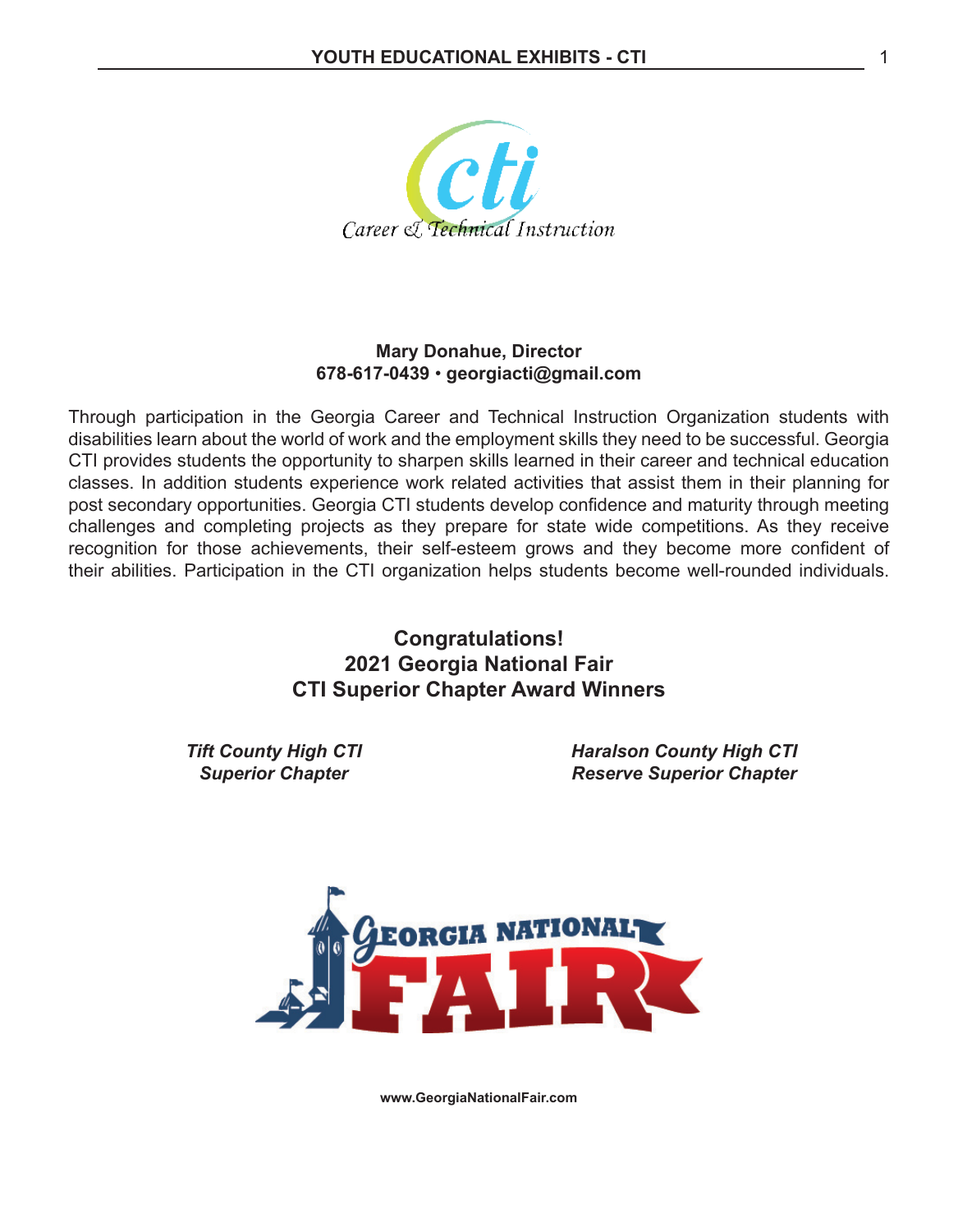**1. All exhibitors are required to read and abide by the Georgia National Fair General Rules and Regulations. PLEASE NOTE: IT IS YOUR RESPONSIBILITY TO READ AND UNDERSTAND THE RULES. If you have questions, you may certainly email us at georgiacti@gmail.com or contests@ gnfa.com. Please help us prevent entry disqualifications.**

2. These competitions are open to all bona fide CTI members in the state of Georgia. Entries may be made as individuals or teams, as specified in the rules for each competition.

3. Competitions with a theme must use Georgia CTI's theme for the 2022-2023 year. Email georgiacti@ gmail.com to receive the theme for the current year.

**4.** Chapter events must be entered in the chapter name; individual events must be entered in the student's name. Substitutions are not allowed.

**5.** Online registration with Georgia National Fair is required for all entries. Deadline is Sept. 21, 2022. Required password must be obtained by Sept. 19.

**6. Exhibitors will be required to turn in a copy of their online registration confirmation to check-in for competitions.**



# **GEORGIA NATIONAL FAIR CTI SUPERIOR CHAPTER AWARD**

**1st Place - Superior Chapter - \$500 2nd Place - Reserve Superior Chapter - \$250**

Sponsored by the Georgia National Fair

**All placings will be put on a point system (example: 1st place = 20 pts, 2nd place = 15 pts, 3rd place = 10 pts, HM = 5 pts.). These points will be calculated by chapter and the chapter with the highest accumulated points after the last competition will receive a GNF Superior Chapter Award plaque and \$500. The second place chapter will receive a GNF Reserve Superior Chapter Award plaque and \$250.**

### NEW FOR 2022

ONLINE REGISTRATION HAS CHANGED. You will still log in as your "club", but all contests will be entered in the Chapter/Club name.

When you add the exhibitor, you will enter the SCHOOL NAME in the first name field and CTI in the last name field. You will add all entries under this one exhibitor name.

All checks will be made out to the Club and the advisor/agent will be responsible for distributing funds to participants. Participant names must be entered in the Student Name field for each entry to be able to track premium awards.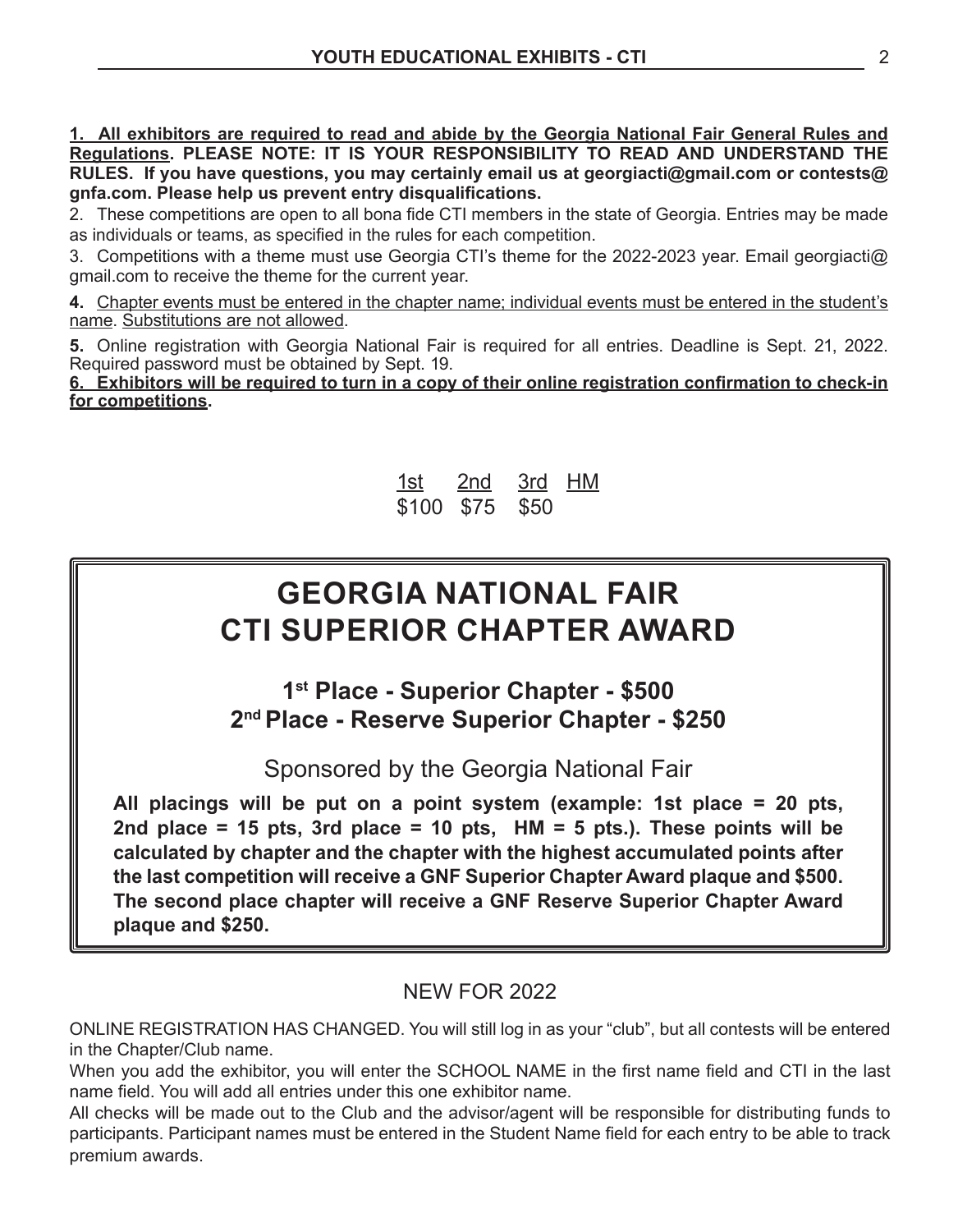## **Georgia CTI PIN DESIGN CHALLENGE**

Mary Donahue, Director **678-617-0439** • **georgiacti@gmail.com**

**ALL EVENTS MUST BE ENTERED with the School Name in the "First Name" field and "CTI" in the "Last Name" field. Example: First Name "Best High School" and Last Name "CTI") and individual names must be listed in the Student Name field.**

Enter online at www.GeorgiaNationalFair.com **(https://www.georgianationalfair.com/p/georgialiving/youth) by September 21, 2022.**

**POSTMARK DEADLINE:** September 21, 2022

**MAIL ENTRY AND COPY OF ONLINE REGISTRATION CONFIRMATION TO:**

Georgia CTI Home Office 3 Central Plaza Ste 245 Rome, GA 30161

#### **DIVISION 70101 GEORGIA CTI PIN DESIGN CHALLENGE**

#### **CLASS**

#### **01 GEORGIA CTI PIN DESIGN CHALLENGE**

#### **A copy of the online registration confirmation will be required to check-in for competition.**

**OBJECTIVE:** Participants design a lapel pin that can be used to promote Georgia CTI's theme for the current year.

**PROCEDURES:** All graphics must be saved as a .pdf file with the file name Pin\_student's name and put on a CD. A copy of each graphic must be printed, placed in a plastic sheet protector, and mailed with the CD containing the files. All graphics and CDs along with a copy of the online registration confirmation must be mailed to Georgia CTI home office and postmarked by September 21, 2022.

#### **CONTEST RULES:**

The design must meet the following criteria:

1. **All exhibitors are required to read and abide by the Georgia National Fair General Rules and Regulations. PLEASE NOTE: IT IS YOUR RESPONSIBILITY TO READ AND UNDERSTAND THE RULES. If you have questions, you may certainly email us at georgiacti@gmail.com or contests@gnfa.com. Please help us prevent entry disqualifications.**

- 2. There will be no use of copyrighted materials other than the CTI logo.
- 3. Participants will design a CTI pin that can be worn on blazers, jackets, shirts, sweaters, or blouses.
- 4. The pin must include the letters CTI.

5. The design must be computer generated and submitted on 8  $\frac{1}{2}$ " x 11" paper and must include the design in both actual size and in an enlarged version to show detail.

6. The actual pin size will range from ¾" to 2". The size and number of letters in the design must be taken into consideration; a letter on a 10 inch piece of paper will be reduced to 1/10 of an inch on a 1" pin. Therefore, fewer letters and greater size is recommended for a more legible pin.

Continued on next page.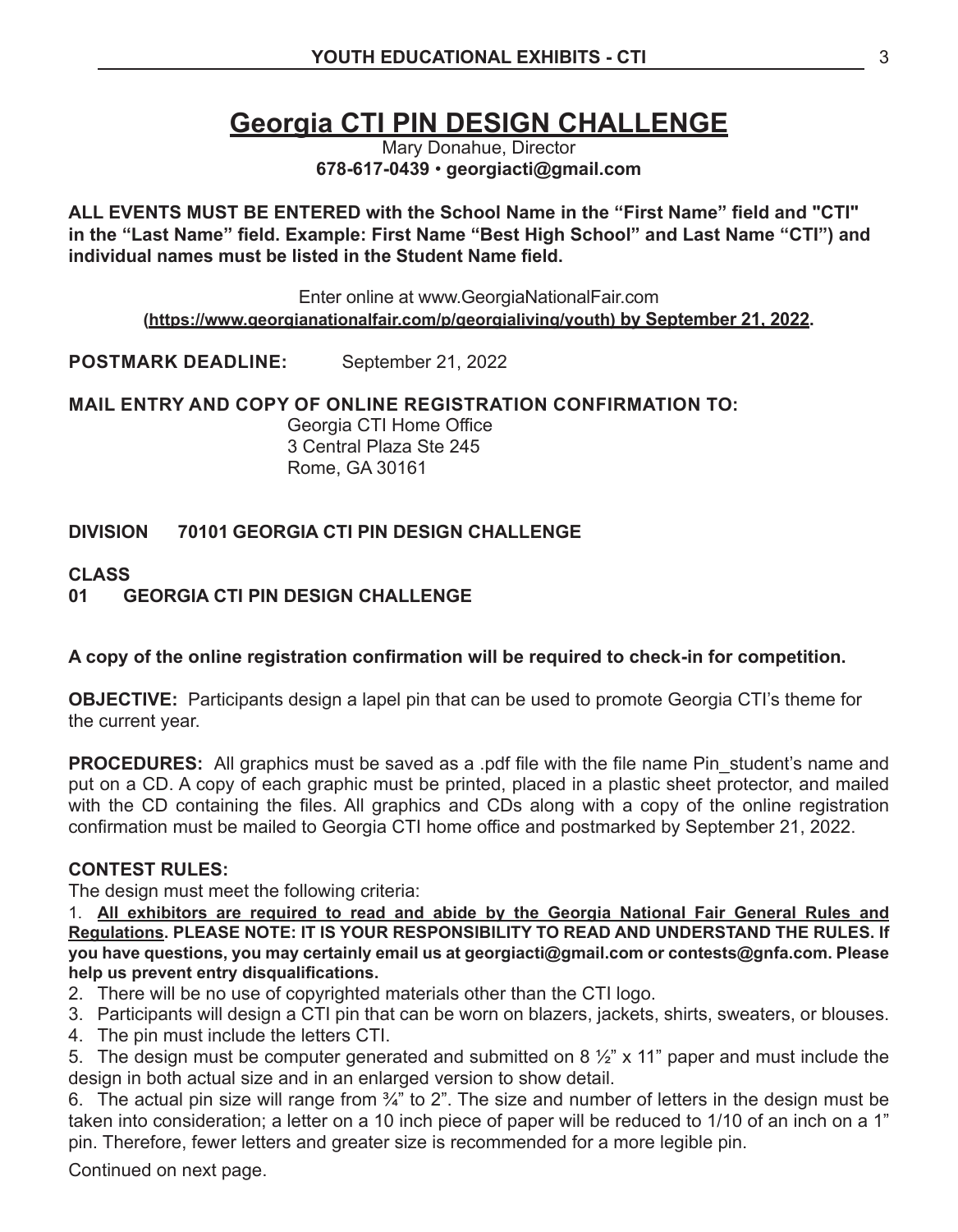Pin Design Challenge continued.

#### **Evaluation:**

**Impact (25 pts) -** Effectively represents Georgia CTI and the current year theme

**Graphic (25 pts) -** Is graphic appropriate?

#### **Design Elements (20 pts) -**

Balance: visual weight of design elements (5 pts) Dominance: eyes are drawn to the main ideas of the pin (5 pts) Proportion: size relationships within the design (5 pts) Unity: design elements flow together (5 pts)

#### *Font (15 pts) -*

Readability, eye appeal, size, placement, distracting or effective use of different styles, etc.

#### **Technical (15 pts)** -

Sharp clean edges of graphics and fonts clear of smudges, smears, pencil or other extraneous marks.

**NOTE:** Georgia CTI reserves the right to make any changes to the design which may conflict with its production. All pin designs become the property of Georgia CTI. When a participant enters a design, he or she relinquishes all rights for the sale and use of the design to Georgia CTI. All entries will become the property of Georgia CTI.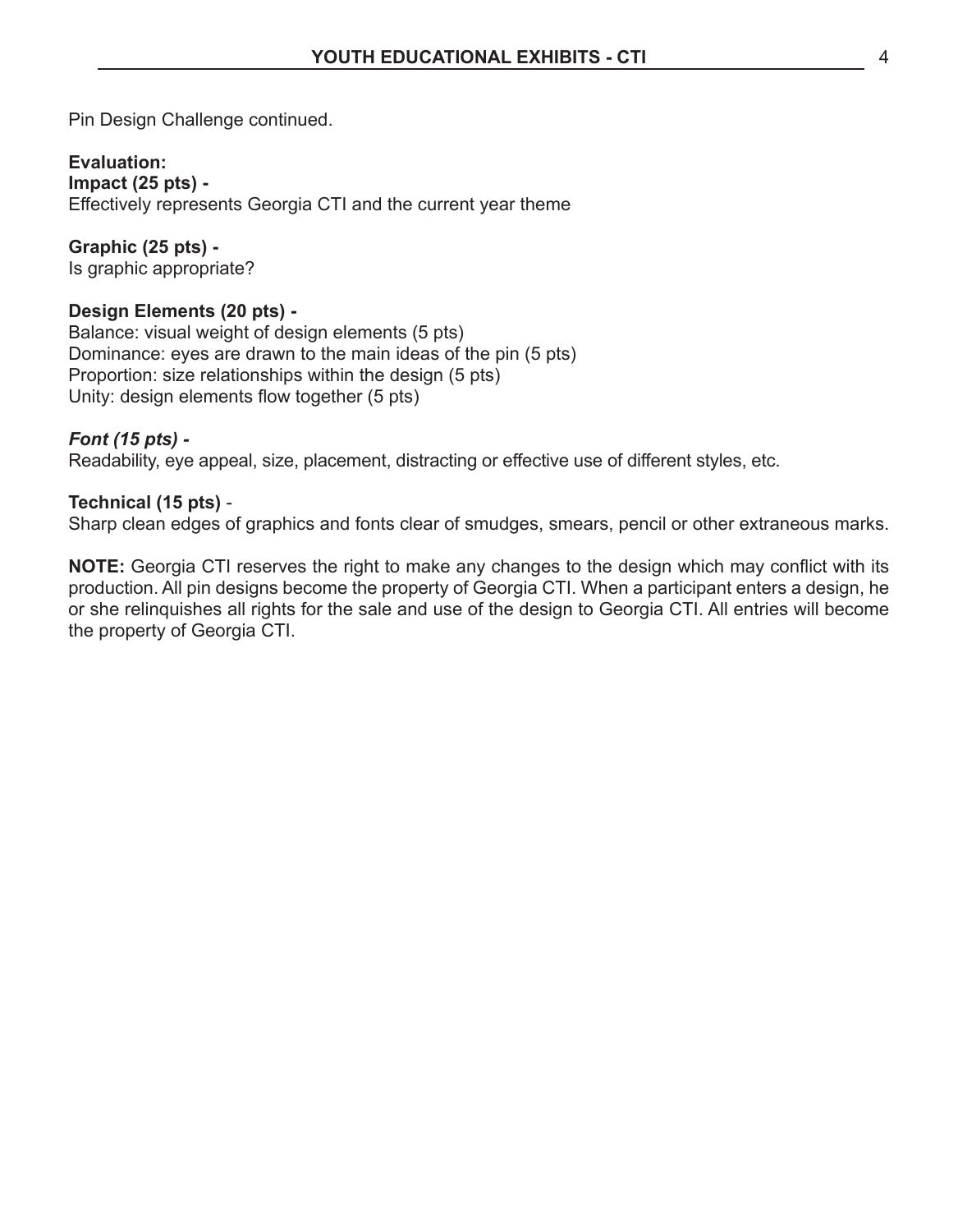## **Georgia CTI SLC BANNER DESIGN**

Mary Donahue, Director **678-617-0439** • **georgiacti@gmail.com**

**ALL EVENTS MUST BE ENTERED with the School Name in the "First Name" field and "CTI" in the "Last Name" field. Example: First Name "Best High School" and Last Name "CTI") and individual names must be listed in the Student Name field.**

Enter online at www.GeorgiaNationalFair.com **(https://www.georgianationalfair.com/p/georgialiving/youth) by September 21, 2022.**

**POSTMARK DEADLINE:** September 21, 2022

**MAIL ENTRY AND COPY OF ONLINE REGISTRATION CONFIRMATION TO:**

Georgia CTI Home Office 3 Central Plaza Ste 245 Rome, GA 30161

#### **DIVISION 70201 Georgia CTI SLC BANNER DESIGN**

#### **CLASS**

#### **01 Georgia CTI SLC BANNER DESIGN**

#### **A copy of the online registration confirmation will be required to check-in for competition.**

**OBJECTIVES:** This contest is designed to evaluate on the design of banners which reflect the Georgia CTI Theme for the current Year.

#### **CONTEST RULES:**

1. **All exhibitors are required to read and abide by the Georgia National Fair General Rules and Regulations. PLEASE NOTE: IT IS YOUR RESPONSIBILITY TO READ AND UNDERSTAND THE RULES. If you have questions, you may certainly email us at georgiacti@gmail.com or contests@gnfa.com. Please help us prevent entry disqualifications.**

- 2. Entries will be limited to one per school.
- 3. Banner maximum size is 36" in length and 24" in height. Banners exceeding the size limit will be disqualified.
- 4. The banner may be constructed of any material as long as it does not exceed the maximum size.
- 5. The CTI logo must be incorporated in the design.
- 6. The graphics must be 100% original you may not use trademarked or copyrighted images/logos of any kind except for the fore mentioned CTI logo.

7. Banner must be constructed by the students/members with the guidance and instruction of the coordinator.

- 8. Offensive images or text will not be accepted for competition.
- 9. Entries will be displayed during the Georgia National Fair; therefore, banners will not be returned.

Continued on next page.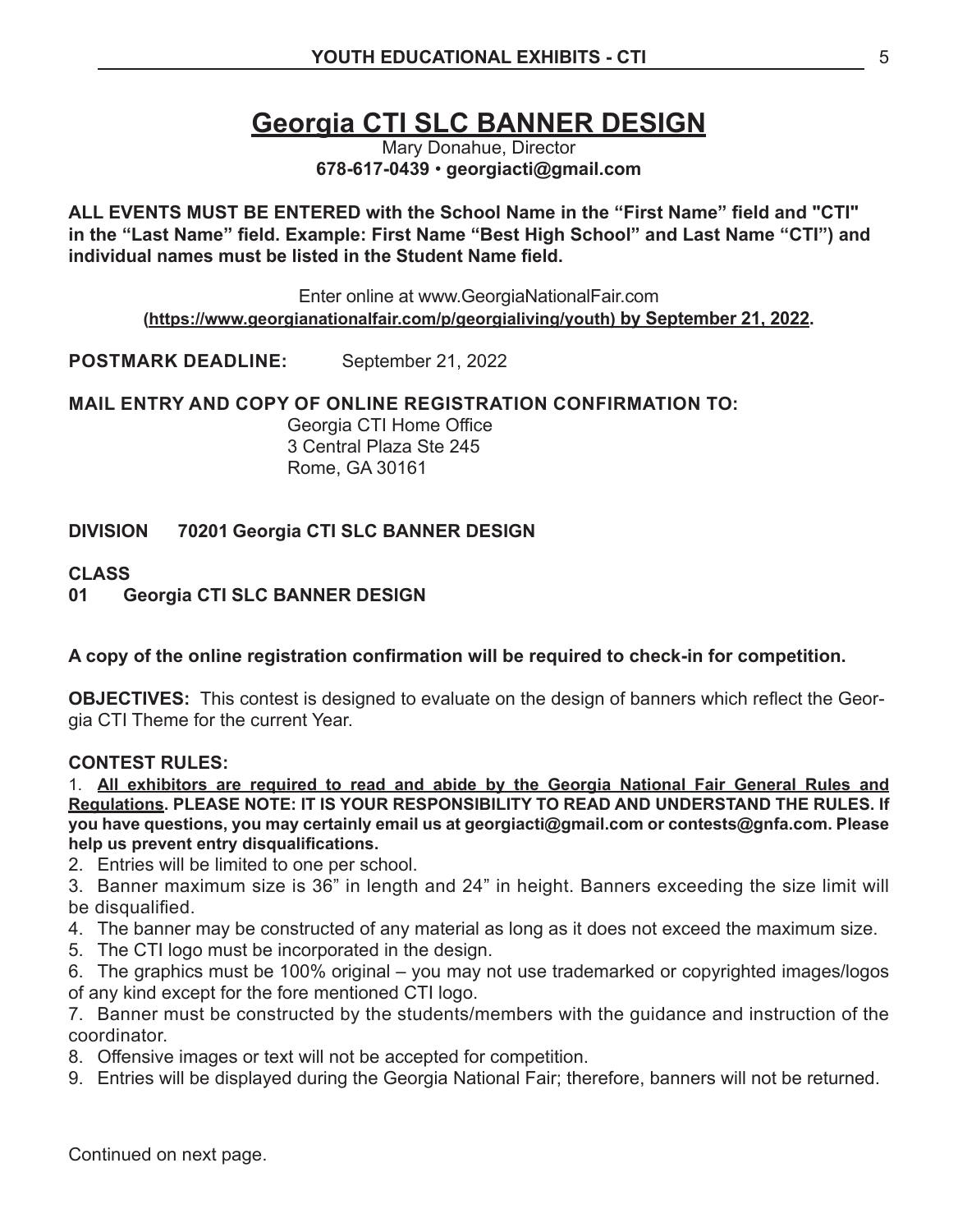SLC Banner Design continued.

#### **EVALUATION:**

### 1. **General Effect/Impact (40 Points)**

- a. Effectively represents Georgia CTI
- b. Effectively captures the theme of Georgia CTI
- c. Overall Appearance

### 2. **Design Elements (30 Points)**

- a. Construction
- b. Materials
- c. Colors
- d. Artistic Flair

### 3. **Uniqueness/Creativity of Design (30 Points)**

a. What sets your design apart from all others designs?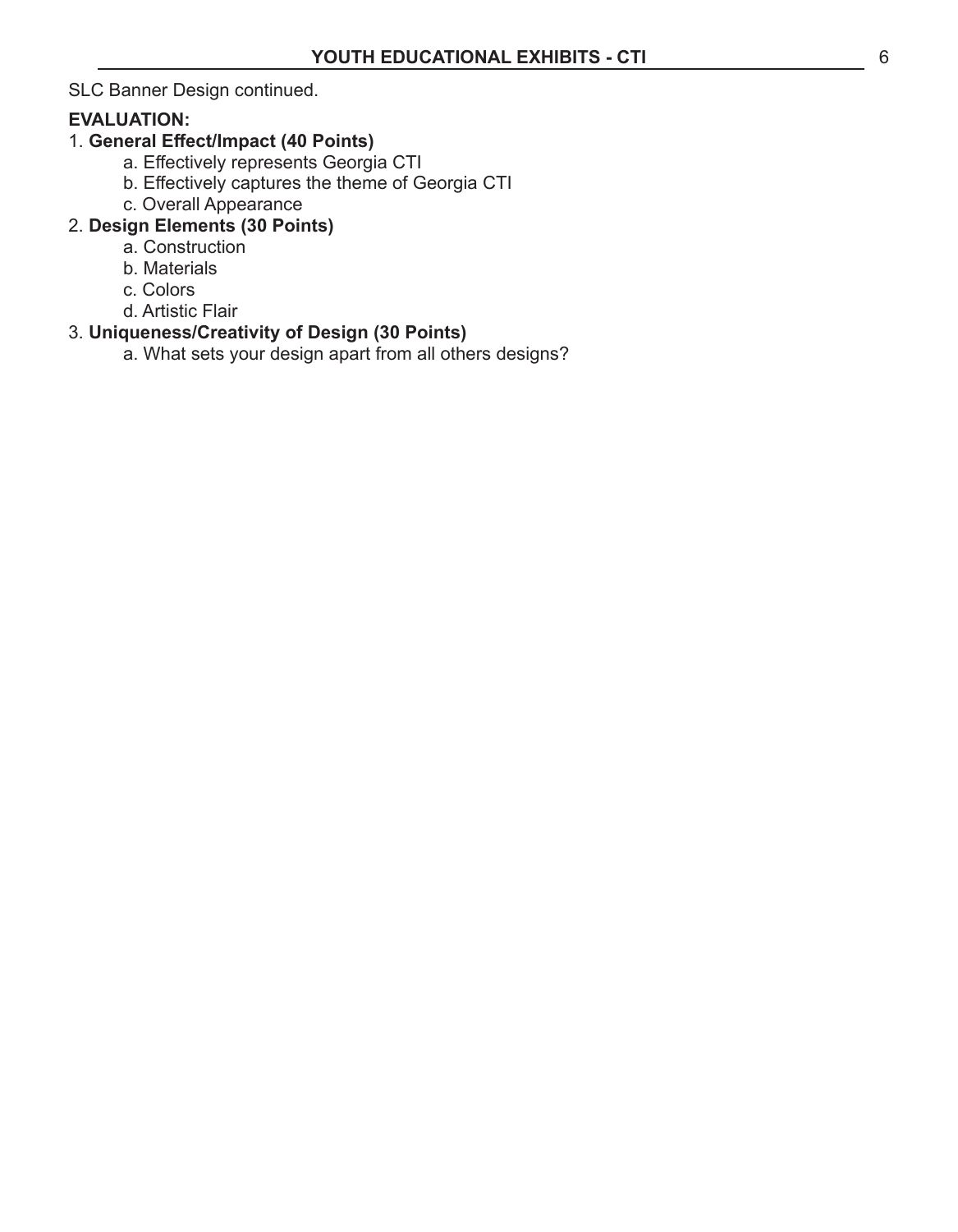## **GEORGIA CTI T-SHIRT DESIGN EVENT**

Mary Donahue, Director **678-617-0439** • **georgiacti@gmail.com**

**ALL EVENTS MUST BE ENTERED with the School Name in the "First Name" field and "CTI" in the "Last Name" field. Example: First Name "Best High School" and Last Name "CTI") and individual names must be listed in the Student Name field.**

Enter online at www.GeorgiaNationalFair.com **(https://www.georgianationalfair.com/p/georgialiving/youth) by September 21, 2022.**

**POSTMARK DEADLINE:** September 21, 2022

**MAIL ENTRY AND COPY OF ONLINE REGISTRATION CONFIRMATION TO:** 

Georgia CTI Home Office 3 Central Plaza Ste 245 Rome, GA 30161

#### **DIVISION 70301 GEORGIA CTI T-SHIRT DESIGN EVENT**

# **CLASS**

#### **01 GEORGIA CTI T-SHIRT DESIGN EVENT**

**A copy of the online registration confirmation will be required to check-in for competition.** 

#### **CONTEST RULES:**

1. **All exhibitors are required to read and abide by the Georgia National Fair General Rules and Regulations. PLEASE NOTE: IT IS YOUR RESPONSIBILITY TO READ AND UNDERSTAND THE RULES. If you have questions, you may certainly email us at georgiacti@gmail.com or contests@gnfa.com. Please help us prevent entry disqualifications.**

- 2. Entries are limited to one per individual student.
- 3. Entries must be the original work of the student.

4. Entries must contain the T-shirt only, no printed materials should be submitted. Maximum T-Shirt Size shall be an Adult Small. All T-Shirts over that size will be disqualified.

5. CTI logo and theme for the year must be incorporated into the design.

6. One size adult small T-shirt with the design either on the front or the back of the shirt (not both sides), along with a copy of the online registration confirmation must be mailed to the Georgia CTI Home Office for entry and be postmarked by September 21, 2022. (T-shirts will be on display during the Georgia National Fair, T-shirts will not be returned).

- 7. The T-Shirt Design to place first will be recognized at the State Leadership Conference.
- 8. The Individual will be recognized at the State Leadership Conference Opening General Session.

#### **EVALUATION:**

- 1. **Visual Appearance (20 points)**
- 2. **Creativity (20 points)**
- 3. **Use of Theme Logo (15 points)**
- 4. **Use of CTI Logo (5 points)**
- 5. **Overall Design (40 points)**